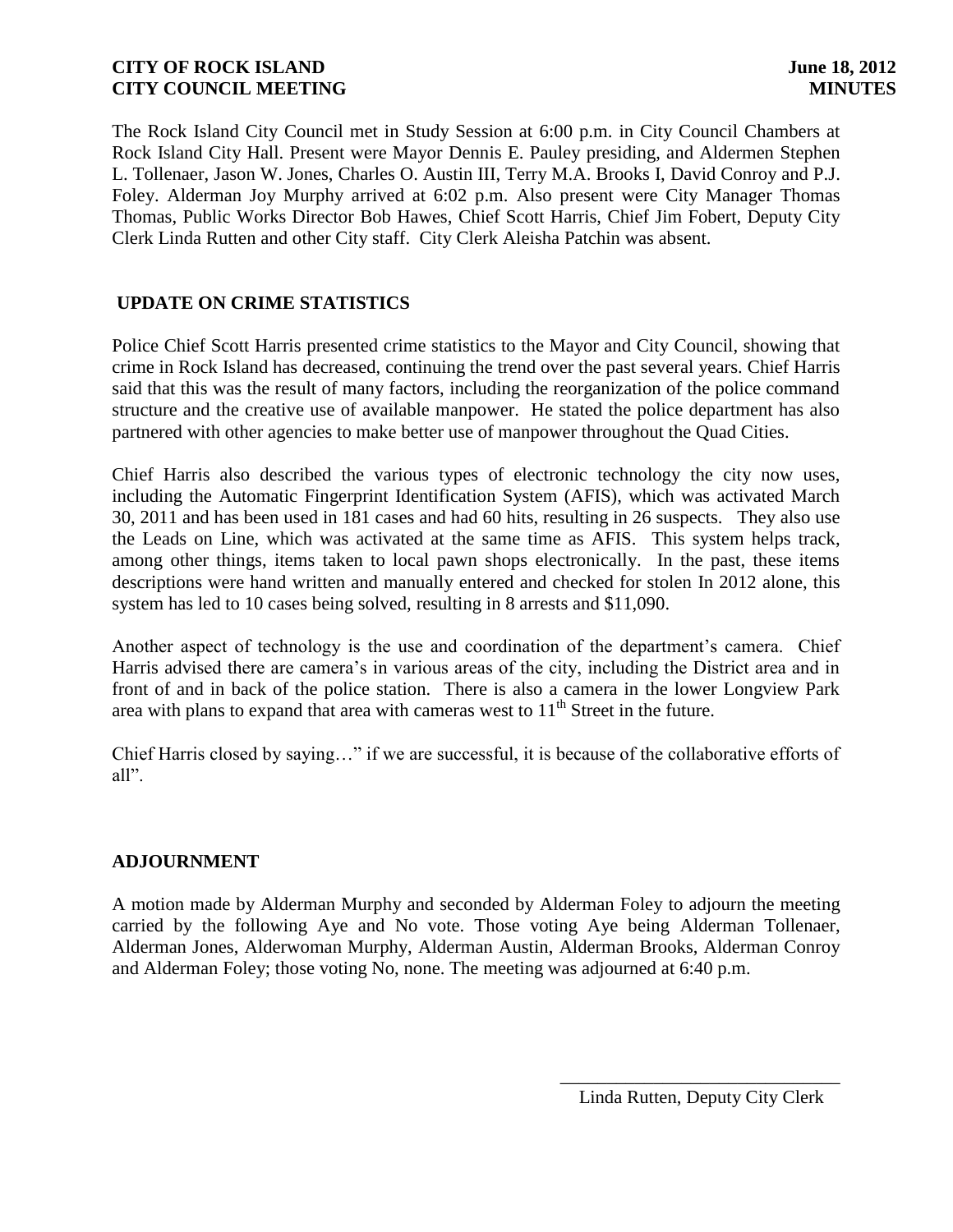Rock Island City Council met in regular session at 6:45 p.m. in Council Chambers of Rock Island City Hall. Present were Mayor Dennis E. Pauley presiding, and Aldermen Stephen L. Tollenaer, Jason W. Jones, Joy Murphy, Charles O. Austin III, Terry M.A. Brooks I, David Conroy and P.J. Foley. Also present were City Manager Thomas Thomas, Assistant City Attorney Mike Weng and Deputy City Clerk Linda Rutten. City Attorney Ted Kutsunis and City Clerk Aleisha Patchin were absent.

#### **Introductory Proceedings**

Mayor Pauley called the meeting to order and led in the Pledge of Allegiance. Alderman Conroy gave the Invocation.

# Agenda Item #5 **Minutes of the meeting of June 11, 2012.**

A motion was made by Alderman Austin and seconded by Alderman Foley to approve the minutes of the meeting of June 11, 2012 as printed. The motion carried by the following Aye and No vote; those voting Aye being, Alderman Tollenaer, Alderman Jones, Alderwoman Murphy, Alderman Austin, Alderman Brooks, Alderman Conroy and Alderman Foley; those voting No, none.

## Agenda Item #6 **Update Rock Island by Mayor Pauley.**

Mayor Pauley spoke of the upcoming Coffee & Conversations event and he invited the public to join him and Third Ward Alderman PJ Foley to attend on Saturday, June 23 from 9:00 to 11:00 a.m. at Friendship Manor, 1209 21st Avenue. Coffee & Conversations is an opportunity for the public to ask questions, get answers, and visit with the mayor and aldermen. Mayor Pauley stated, "Every time we host a Coffee and Conversations event I learn more about what citizens concerns are and what questions they have. It's a great opportunity for residents to chat with elected officials, and for us to hear what's important to them".

Mayor Pauley also invited the public to [Red, White & Boom](http://www.ridistrict.com/Events/Events/Red-White---Boom.aspx) on Tuesday, July 3, 2012 from 6:00 p.m. to 10:30 p.m. at Schwiebert Riverfront Park. Festivities will include: Live music "Horizon" Navy Band Great Lakes from 7:00 - 9:30 p.m. playing top 40 hits and classic rock, including special salute to our military. Children's entertainment including face painting and inflatables from 6:00 to 8:30 p.m. Wristbands for games will be \$5. Along with the spectacular Red, White and Boom fireworks display, you can help us thank our military and bring a thank you card or write on the provided stationery to be distributed to our serving military. Concessions and a beer garden will be available and admission to the event is free. No outside alcohol allowed. Free parking will be available downtown in the parking ramp, city parking lots and on the street. Schwiebert Riverfront Park and Modern Woodmen Lots will be closed.

Also noted was the Quad Cities Senior Olympics that kicks off Wednesday, June 20, 2012 through Saturday, June 23, 2012 with many of the events at [Augustana College.](http://r20.rs6.net/tn.jsp?e=001cfdDmZHZflrYPMXlNHNGZTo0BeOBTltENjdITZU8zUYQnLzDmPt-N8oMpXAoYgsMkATo5AJzhOLwsRvRnmlwZ57_Payf9gO3PSWKlmr-b5Ep4dUha6pHrw==) Tickets are \$15. For more details go to [www.qcseniorolympics.org.](http://www.qcseniorolympics.org/)

Mayor Pauley mentioned the free shows put on by the Backwater Gamblers Water Ski Show Team. The team consists of approximately 140 members ranging in age from several months to 60. Skiing members perform acts such as jumping, barefooting, pyramids, swivel, strap doubles, and others. Shows are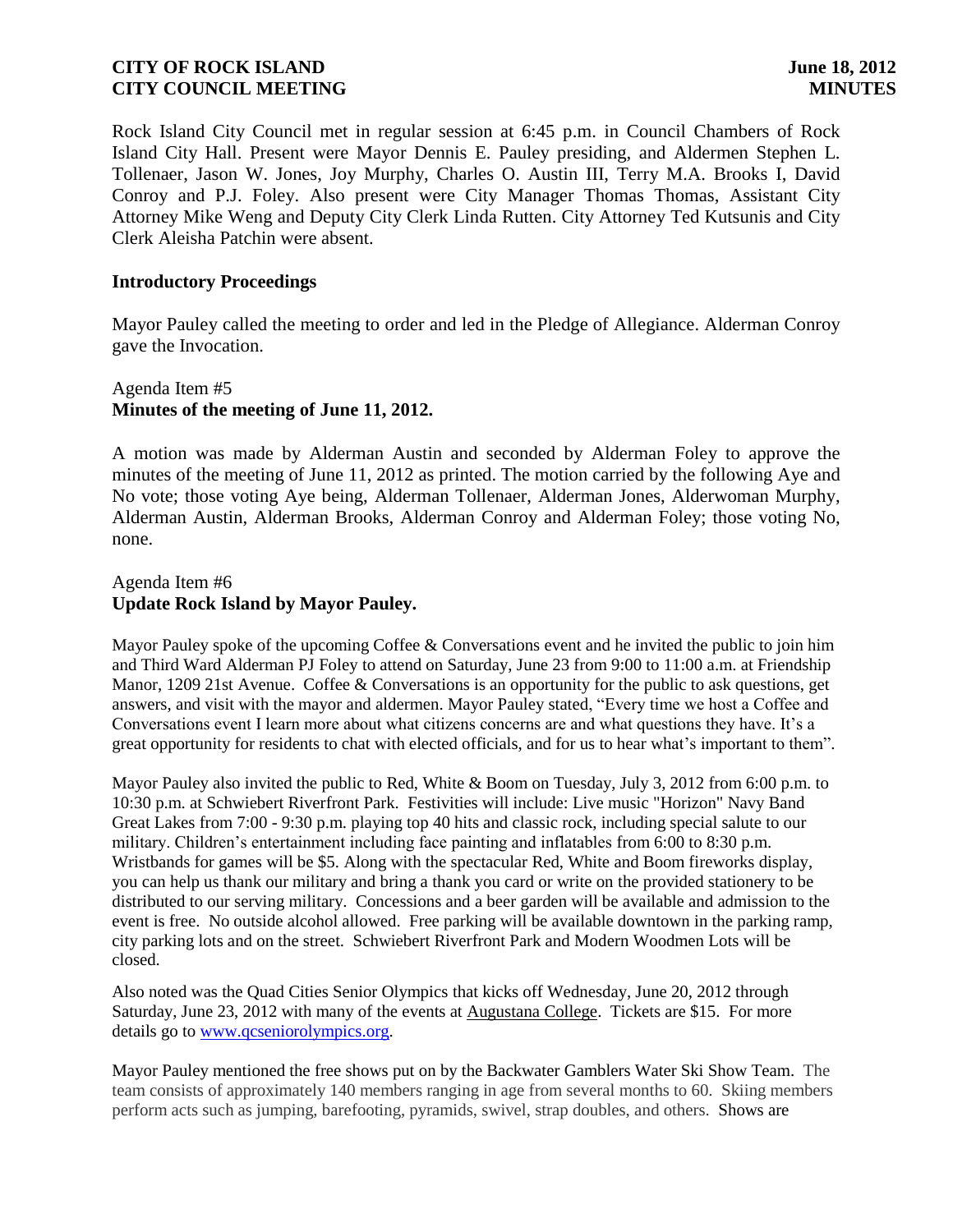Wednesdays and Sundays at 6:30 p.m. at 44th Street and the Rock River. For more information, go to www.backwatergamblers.com.

Mayor Pauley reminded everyone that the Church of Peace continues to offer meals through August 2, 2012. Breakfast is served at the church, 1114 12th Street, from 9:00 to 9:30 a.m., lunch is served at the church from noon to 12:30 p.m., and sack dinners are served at Truth Temple (1201 12th Street) and [Rauch Park](http://r20.rs6.net/tn.jsp?e=001cfdDmZHZflo1O_d6hQe9NPj-kX767cSiewyHvfIPO2vTfsM6WOFQu2c02Yg2zFUyUcV0d1cpg0QZzPiBB_IUIZbzcpjYjU3uKrrZrsXybsrfLeZtJi_SR8jEW9gHHycuQTRQ4rbhaqpWPDO7Zwi83R4Dpd7SeXKvlJou4Oi-Ubo=) (401 16th Avenue) from 4:00 to 4:30 p.m. All children ages 1-18 years are invited to attend the meal sites.

Lastly, he encouraged everyone to support the Quad City Botanical Center by attending the annual fundraiser The Secret Garden Party**,** Thursday, June 28, 2012 at 6:00 p.m. This beautiful evening will feature sample dishes from the area's leading chefs, music, silent and live auctions and more. This year there will be a secret garden twist to the event**.** Each guest will receive a key that could open a treasure chest full of wonderful prizes! Tickets are \$65.00 per person or buy a reserved table for eight guests for \$480.00. To purchase your tickets please call Beth at (309) 794-0991 ext. 30 or by email at [vs@qcgardens.com.](mailto:vs@qcgardens.com) Tickets may also be purchased online at [www.qcgardens.com.](http://r20.rs6.net/tn.jsp?e=001bF4nTgAiom4pKI2tlHeYHLTOkBkcvMYvwdPh0isRbAcgAyZafVZ9BgAmSwA1DgHL9ou6PGJkqdajpqU3a5YtILMPLcre9yfyRxAgbHIRqfvdG4cy8X_ItQ==)

# Agenda Item #7 **Presentation of the Neighborhoods USA Gold Newsletter Award.**

Community and Economic Development Director Jeff Eder presented the Mayor and City Council with the Neighborhoods USA Gold Newsletter Award that was awarded to the City of Rock Island. Mayor Pauley accepted on behalf of the Council, City Staff and all the various neighborhoods in the city

## Agenda Item #8

# **Proclamation congratulating the Rock Island Arsenal on all of its past achievements and innovations and celebrating future successes.**

Mayor Pauley read the proclamation.

Agenda Item #9

# **A Special Ordinance vacating a segment of 9½ Avenue east of 34th Street**.

Alderman Foley moved and Alderman Murphy seconded to consider, suspend the rules and pass the ordinance The motion carried by the following Aye and No vote; those voting Aye being, Alderman Tollenaer, Alderman Jones, Alderwoman Murphy, Alderman Austin, Alderman Brooks, Alderman Conroy and Alderman Foley; those voting No, none.

## Agenda Item #10

# **A Special Ordinance accepting dedication of a 20 foot wide area of 35th Street**.

It was moved by Alderman Tollenaer and seconded by Alderman Conroy to consider, suspend the rules and pass the ordinance. The motion carried by the following Aye and No vote; those voting Aye being, Alderman Tollenaer, Alderman Jones, Alderwoman Murphy, Alderman Austin, Alderman Brooks, Alderman Conroy and Alderman Foley; those voting No, none.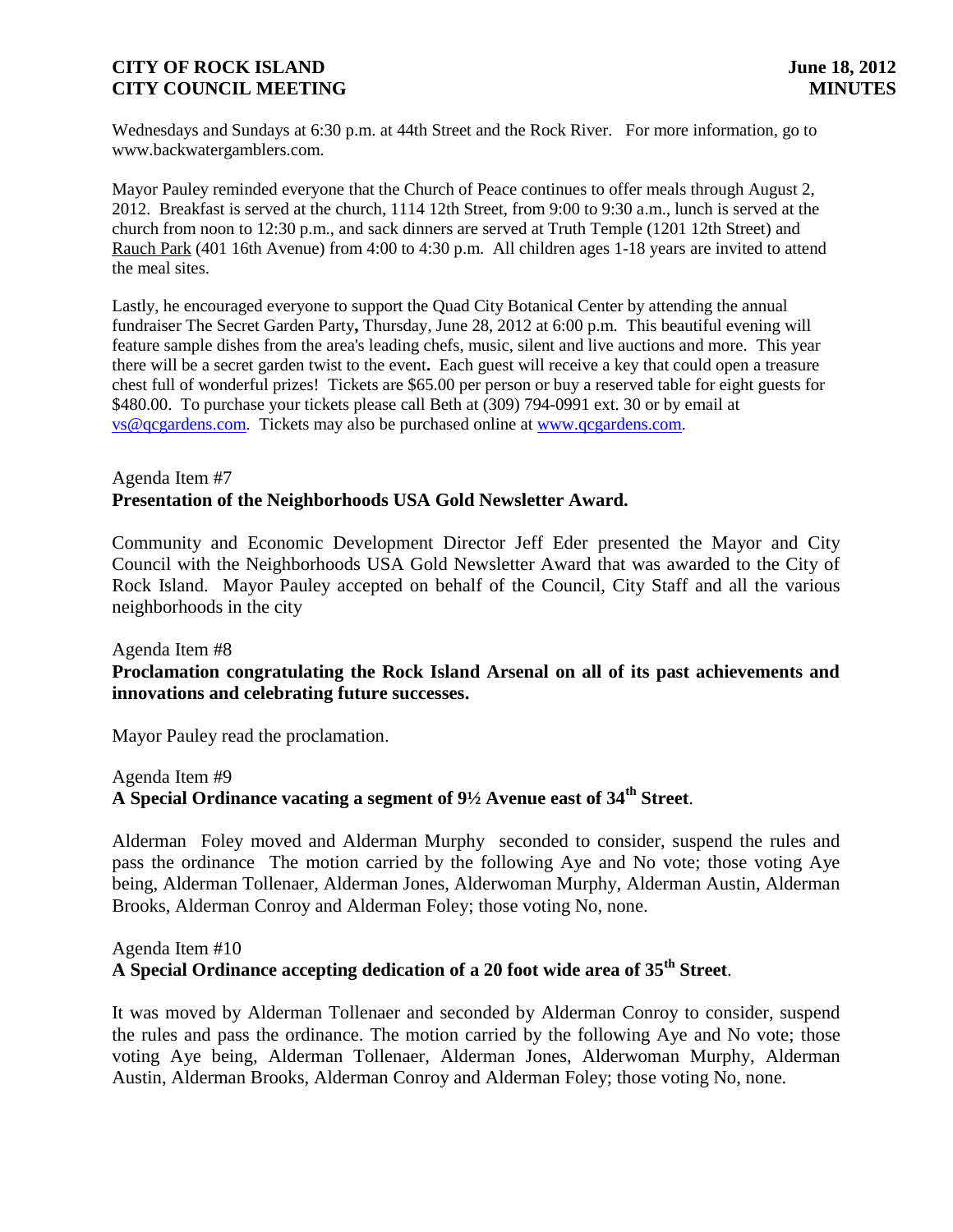#### Agenda Item #11

# **Claims for the week of June 8 through June 14 in the amount of \$2,324,644.26.**

Alderman Tollenaer moved and Alderman Conroy seconded to allow the claims. The motion carried by the following Aye and No vote; those voting Aye being, Alderman Tollenaer, Alderman Jones, Alderwoman Murphy, Alderman Austin, Alderman Brooks, Alderman Conroy and Alderman Foley; those voting No, none.

## Agenda Item #12 **Payroll for the weeks of May 28 through June 10 in the amount of \$1,283,824.44.**

It was moved by Alderman Conroy and seconded by Alderman Jones to allow the payroll. The motion carried by the following Aye and No vote; those voting Aye being, Alderman Tollenaer, Alderman Jones, Alderwoman Murphy, Alderman Austin, Alderman Brooks, Alderman Conroy and Alderman Foley; those voting No, none.

#### Agenda Item #13

**Report from the Public Works Department regarding bids for the purchase of street maintenance materials, recommending the bids be awarded to Tri-State Asphalt, Phoenix Corporation of the Quad Cities and River Stone Group, Inc. in the combined amount of \$170,220.00.**

Alderman Conroy moved and Alderman Tollenaer seconded to award the bids as recommended and authorize purchases. The motion carried by the following Aye and No vote; those voting Aye being, Alderman Tollenaer, Alderman Jones, Alderwoman Murphy, Alderman Austin, Alderman Brooks, Alderman Conroy and Alderman Foley; those voting No, none.

#### Agenda Item #14

# **Report from the Administrative Services Department regarding proposals for the purchase and maintenance of six Toshiba copier/printers, recommending the bid be awarded to Office Machine Consultants of Rock Island, IL in the amount of \$45,884.00.**

It was moved by Alderman Jones and seconded by Alderman Foley to award the bid as recommended, approve purchase and authorize the City Manager to execute the maintenance agreement. The motion carried by the following Aye and No vote; those voting Aye being, Alderman Tollenaer, Alderman Jones, Alderwoman Murphy, Alderman Austin, Alderman Brooks, Alderman Conroy and Alderman Foley; those voting No, none.

#### Agenda Item #15

## **Report from the Public Works Department regarding bids for the 2012 Joint Pavement Marking Program, recommending the bid be awarded to Peterson Parking Lot Striping, Inc. in the amount of \$65,378.75.**

It was moved by Alderman Foley and seconded by Alderman Conroy to award the bid as recommended and authorize the City Manager to execute the contract documents. The motion carried by the following Aye and No vote; those voting Aye being, Alderman Tollenaer,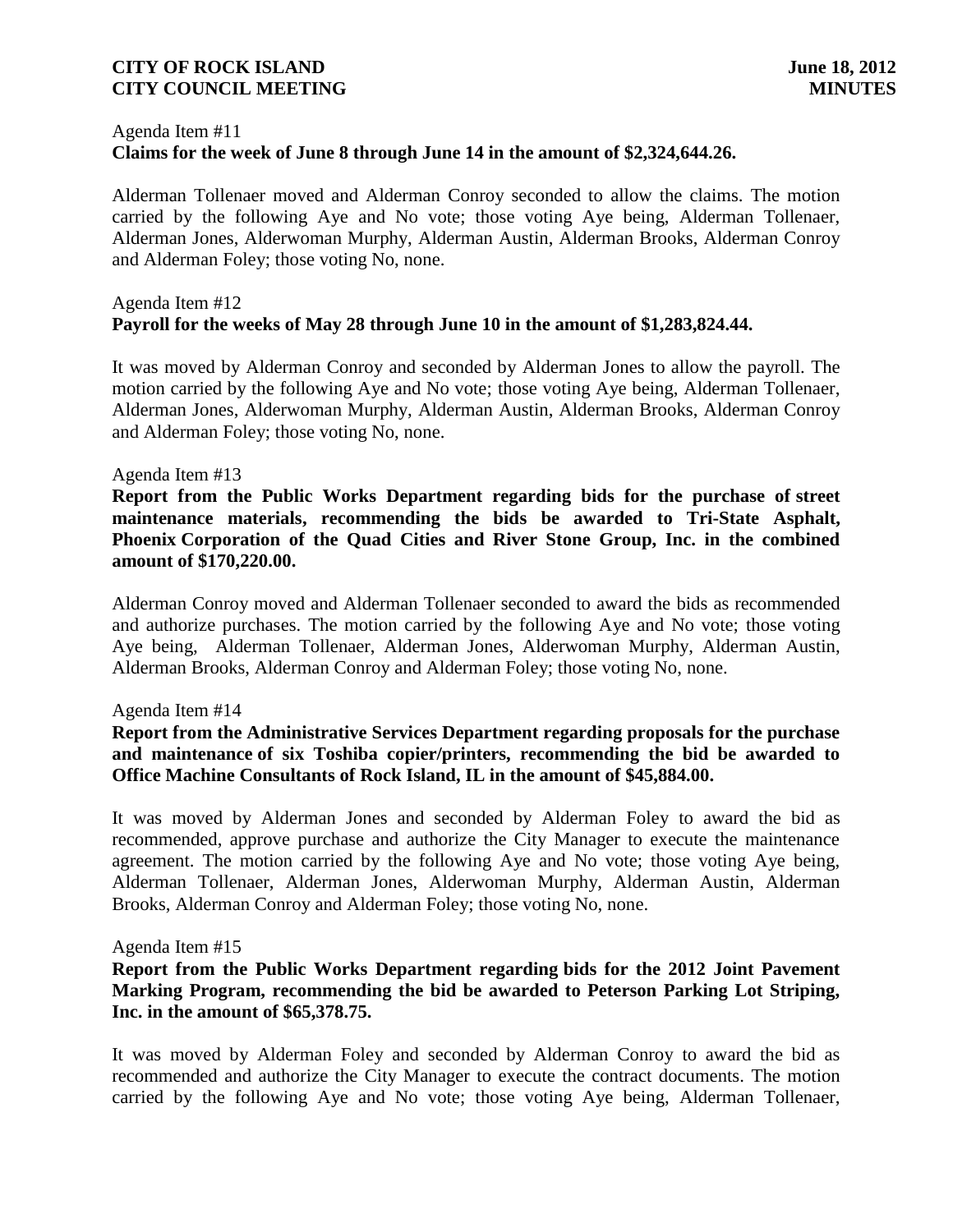Alderman Jones, Alderwoman Murphy, Alderman Austin, Alderman Brooks, Alderman Conroy and Alderman Foley; those voting No, none.

#### Agenda Item #16

# **Report from the Administrative Services Department regarding the Settlement Agreement and the Cable Franchise Agreement with Mediacom**.

Alderman Conroy moved and Alderman Murphy seconded to approve both agreements as recommended and authorize the City Manager to execute the settlement agreement and the franchise agreement. The motion carried by the following Aye and No vote; those voting Aye being, Alderman Tollenaer, Alderman Jones, Alderwoman Murphy, Alderman Austin, Alderman Brooks, Alderman Conroy and Alderman Foley; those voting No, none.

#### Agenda Item #17

# **Report from the Finance Department regarding amendments to the contracts with MSGovern, Duncan and iNovah in the combined amount of \$55,240.00.**

It was moved by Alderman Foley and seconded by Alderman Conroy to approve the amendments as recommended and authorize the City Manager to execute the contract documents. The motion carried by the following Aye and No vote; those voting Aye being, Alderman Tollenaer, Alderman Jones, Alderwoman Murphy, Alderman Austin, Alderman Brooks, Alderman Conroy and Alderman Foley; those voting No, none.

#### Agenda Item #18

# **Report from the Public Works Department regarding a settlement agreement with the Office of the Attorney General for accessibility improvements along 11th Street.**

Alderman Murphy moved and Alderman Austin seconded to approve the settlement agreement as recommended and authorize the City Attorney to execute the agreement. The motion carried by the following Aye and No vote; those voting Aye being, Alderman Tollenaer, Alderman Jones, Alderwoman Murphy, Alderman Austin, Alderman Brooks, Alderman Conroy and Alderman Foley; those voting No, none.

#### Agenda Item #19

# **Report from the Administrative Services Department regarding a Special Ordinance for prevailing wage rates in the City of Rock Island**.

It was moved by Alderman Conroy and seconded by Alderman Foley to consider, suspend the rules and pass the ordinance. The motion carried by the following Aye and No vote; those voting Aye being, Alderman Tollenaer, Alderman Jones, Alderwoman Murphy, Alderman Austin, Alderman Brooks, Alderman Conroy and Alderman Foley; those voting No, none.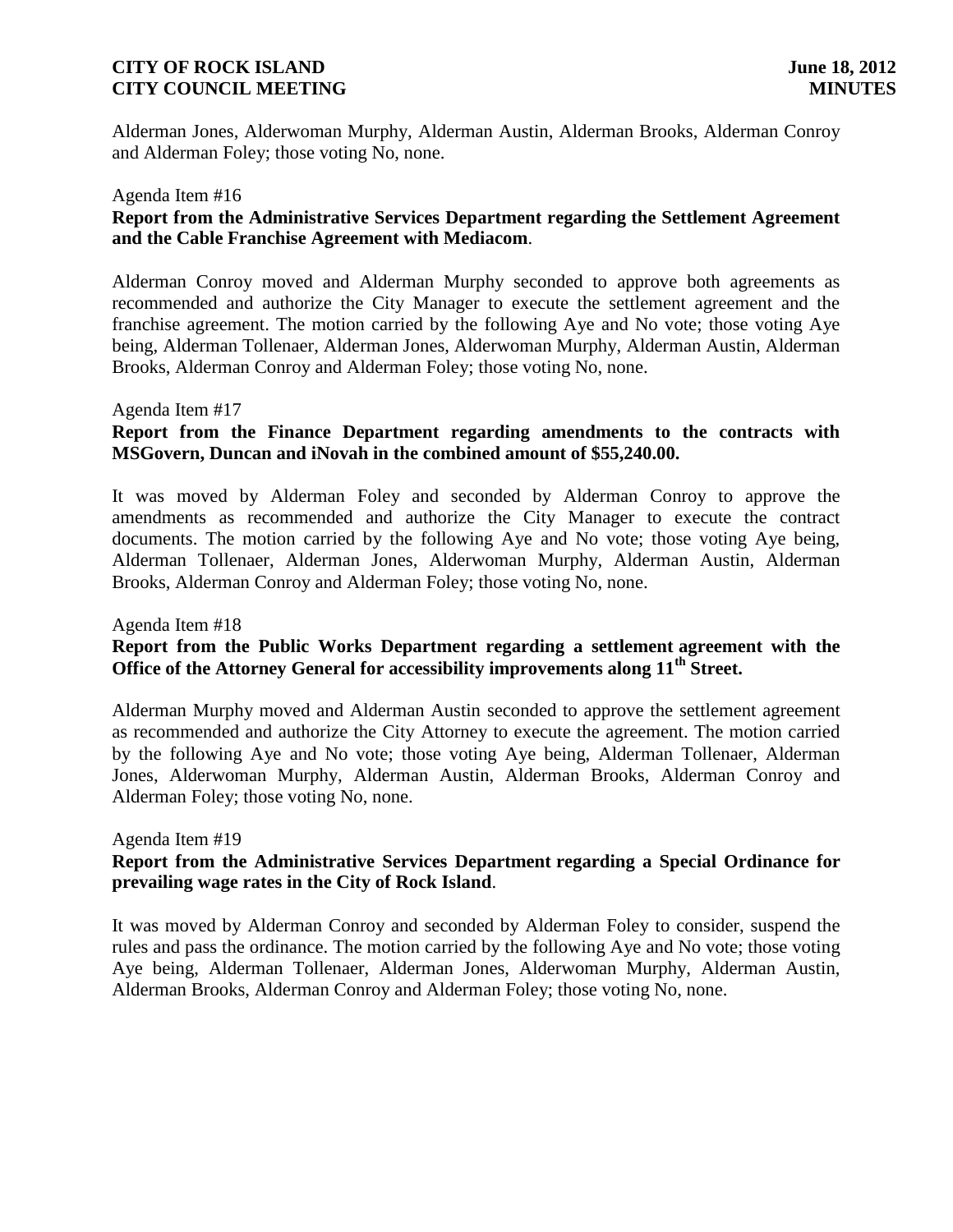#### Agenda Item #20 **Report from the Mayor regarding appointments to the Sunset Marina Boaters Advisory Committee.**

Alderman Austin moved and Alderman Murphy seconded to approve the appointments as recommended. The motion carried by the following Aye and No vote; those voting Aye being, Alderman Tollenaer, Alderman Jones, Alderwoman Murphy, Alderman Austin, Alderman Brooks, Alderman Conroy and Alderman Foley; those voting No, none.

Mr. Wayne Haake was appointed as the 500 Dock representative, Mr. Tom Pickett was appointed as the 700 Dock representative and Mr. Nick Detert was appointed as the 800 Dock representative, all with terms expiring on June 1, 2015. Mr. Ray Heims was reassigned as the 200 Dock representative due to his tenure on the committee and long-term leasing on 200 Dock. His current term expires on June 1, 2014.

#### Agenda Item #21

**Report from the Public Works Department regarding a request from the Coast Guard Auxiliary to use the parking lot area at Sunset Marina from 8:00 a.m. to noon on July 15 and August 19, 2012 for their annual fundraising breakfasts**.

It was moved by Alderman Conroy and seconded by Alderman Foley to approve the request as recommended The motion carried by the following Aye and No vote; those voting Aye being, Alderman Tollenaer, Alderman Jones, Alderwoman Murphy, Alderman Austin, Alderman Brooks, Alderman Conroy and Alderman Foley; those voting No, none.

#### Agenda Item #22

 **Report from the City Clerk regarding a request from Reverend Willie E. Jones of the People's Missionary Baptist Church for a street closing at 23rd Street between 6th Avenue to the back of the alley by the church on Sunday, June 24, 2012 from 2:00 p.m. to 8:00 p.m. for a kick-off party for Vacation Bible School.**

It was moved by Alderman Jones and seconded by Alderman Murphy to approve the request as recommended. The motion carried by the following Aye and No vote; those voting Aye being, Alderman Tollenaer, Alderman Jones, Alderwoman Murphy, Alderman Austin, Alderman Brooks, Alderman Conroy and Alderman Foley; those voting No, none.

## Agenda Item #23

# **Report from the City Clerk regarding a Plaza activity event application from Steve's Old Time Tap to host a CCKMA Car and Bike Show on Sunday, August 12, 2012 from 1:00 p.m to 5:00 p.m.**

 Alderman Foley moved and Alderman Conroy seconded to approve the event as recommended, subject to complying with all liquor license regulations and waiving all fees. Alderman Conroy spoke, advising everyone that this was a fundraiser to raise money for Cervical Cancer and he hoped that everyone would attend and continue to make this a very successful event. The motion carried by the following Aye and No vote; those voting Aye being, Alderman Tollenaer,